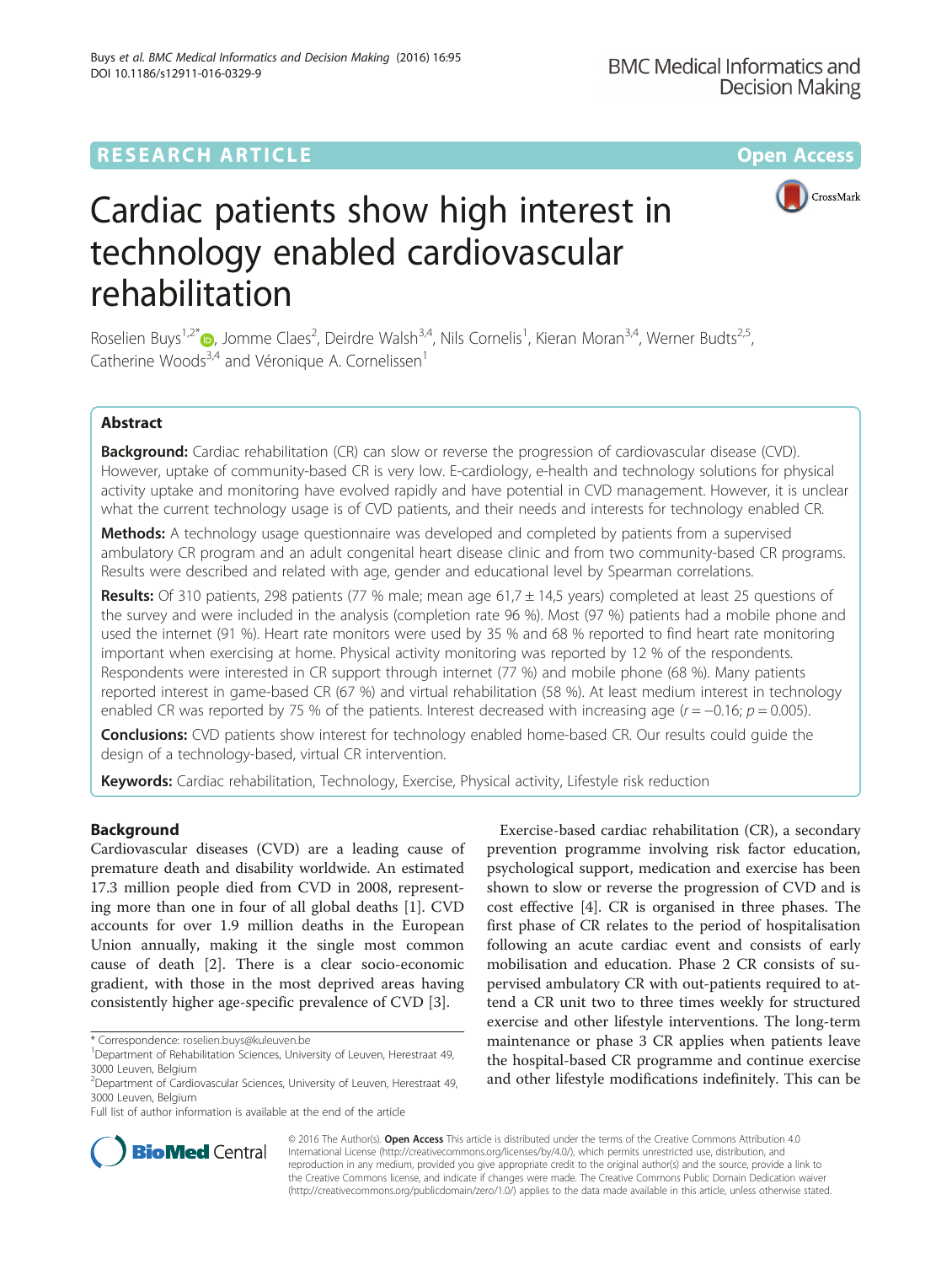through a community-based exercise programme in a local leisure centre.

Even though CR improves mortality and morbidity rates, uptake of CR, remains suboptimal. Indeed, low levels of participation in phase 2 or 3 CR programs have been reported internationally (14–43 % after myocardial infarction) with high levels of dropout after enrolment [\[3, 5, 6](#page-7-0)].

Patient-oriented, medical and healthcare system factors associated with suboptimal participation include availability, affordability and accessibility of a programme, as well as work/domestic commitments and psychological barriers [\[7\]](#page-7-0). Current CR delivery approaches do not suit everyone and new innovative ways are needed to match patient preferences in order to improve uptake and compliance to a life-long physically active lifestyle among cardiac patients [\[8\]](#page-7-0).

E-cardiology and e-health have evolved rapidly and have particular potential in cardiovascular disease prevention and management [[9\]](#page-7-0). Technology solutions for physical activity uptake and monitoring are becoming more readily available and may impact on the current delivery of CR. Some first evidence shows that telerehabilitation solutions for cardiac patients appear to be feasible and effective compared to conventional centrebased CR [[10](#page-7-0)]. However, many different e-health solutions have been employed so far and more research and development is needed. As pointed out by Saner [\[9](#page-7-0)] there are still major obstacles to the integration of e-Health and telemedicine into daily clinical practice. One of these main obstacles is the fact that the development of e-Health and telemedicine is still primarily driven technically and not by the needs and expectations of the patients for which the technology is aimed at.

Therefore, the necessity for a study that provides a comprehensive view on the current use of all sorts of technology and the needs and interests in technology enabled CR among patients with various heart diseases was identified. In 2014, Dale at al. [[11\]](#page-7-0). evaluated mobile phone usage and needs and wants from CVD patients for mHealth CR support. They found that mobile phone use was high amongst the participants and that there was interest for receiving CR via mobile technology. However, this pilot study only focused on mHealth and further exploration of other technology solutions for CR is needed. This survey was undertaken as a first step in the process of development, obtaining information of possible useful features from a large group of participants that is needed for the development of the PATHway platform, a European Horizon 2020 funded project ([www.pathway2health.eu](http://www.pathway2health.eu)). This future platform will be designed as an internet enabled sensor-based home exercise platform that will allow remote participation in CR exercise programs at any time and aims to engage patients in a lifelong physically active lifestyle.

## **Methods**

### Study design and patients

A cross-sectional multicentre study was undertaken in two settings; Dublin City University, Ireland and University of Leuven, Belgium. The protocol for the study received ethical approval from the Biomedical Ethical Committee of the University and University Hospitals of Leuven and from the Dublin City University Research Ethics Committee. All patients gave informed consent.

Study patients were recruited from a supervised phase 2 ambulatory CR program (UZ Leuven, Belgium), two community based phase 3 CR programs (Harpa Leuven vzw, Belgium and MedEx HeartSmart, Ireland) and the adult congenital heart disease clinic (ACHD, Belgium) between April and June 2015.

The questionnaire (Additional file [1\)](#page-7-0) was administered as an online survey (esurv.org) (ACHD and Harpa Leuven vzw members) or by paper and pencil (ambulatory CR Leuven and MedEx HeartSmart).

## **Ouestionnaire**

The content and format of the technology usage questionnaire (TUQ) was adapted from a questionnaire which was used in a previous study investigating the role of technology and mHealth in a CVD population [[11\]](#page-7-0).

The first version of the TUQ was firstly shared among the collaborators of the PATHway project to facilitate both clinical and technical feedback on content, format and any further information deemed relevant within the development process. Moreover, the TUQ was circulated to collaborator hospital partners and all clinical team members from both study sites. This was an iterative process, which involved five drafts of the TUQ with the multi-disciplinary feedback being incorporated throughout the TUQ development process.

The final prototype was tested with five HeartSmart attendees to assess clarity, readability and ease of use. The same testing was done with the Dutch version of the TUQ. Following some final refinements based on the pilot patients' feedback (e.g., addition of well-known apps as examples i.e., Skype), the TUQ was finalized (see Additional file [1](#page-7-0) for survey questions for CR patients). The survey first presented some brief background information about the study, the study locations and the investigators. Patients were subsequently asked to fill in the questionnaire. The first eight questions of the TUQ were related to basic demographic, clinical and cardiovascular risk characteristics of the cardiac patients. Nine questions were related to current technology usage (mobile phone, internet, computer games, heart rate monitor, and physical activity monitor) of the patients. The last 13 questions were dedicated to the patients' interests, needs and wants from a technology-based, virtual CR intervention. One of these questions consisted of a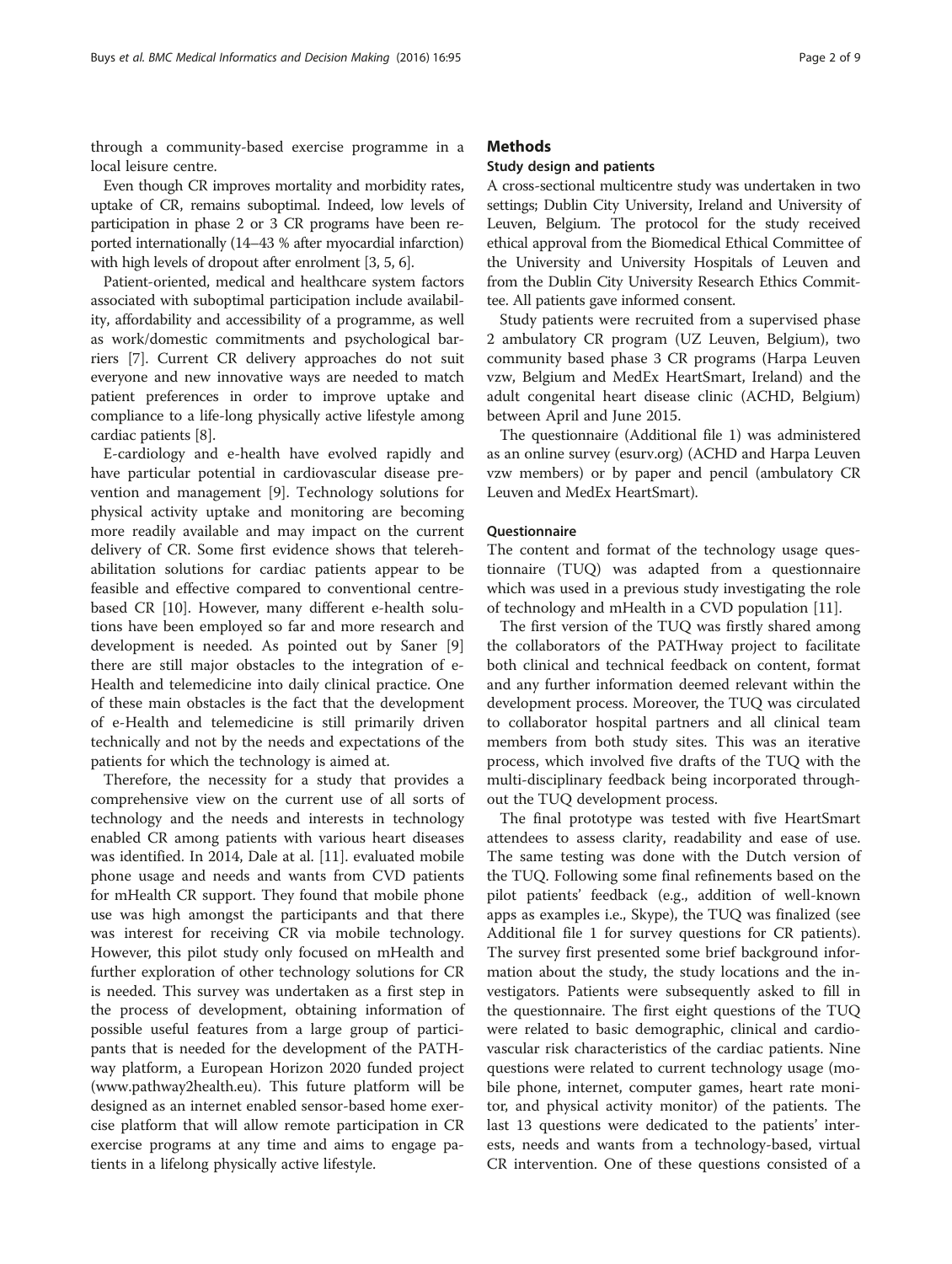table with CR core components, such as exercise, smoking cessation, stress management, etc., where the participant was asked to indicate how useful advice on these components would be for him/her (scores ranging from 0, not at all useful to 5, very useful).

One question of the TUQ was than adapted for use in patients with congenital heart disease. In this TUQ version, the background question 'for which reason(s) do you attend CR' was replaced by 'which congenital heart defect(s) do you have'.

After completing the questionnaire, patients submitted their answers online or returned the hard-copy questionnaires which were then exported to or entered manually in the database for analysis.

#### Analysis

Questionnaires were excluded from the analysis when five or more answers were missing. SAS statistical software 9.3 was used to conduct data analyses. Analysis of survey responses was largely descriptive. Items were re-coded such that 1 equalled a positive response (i.e., "yes"), while 0 indicated a negative response. Gender was coded as one for male and two for female. In order to evaluate interest in technology enabled CR, four items were used that assessed interest in technology. The scores on the items indicating interest were then summed, with participant scores ranging from 0 to 4 for overall interest in PATHway. Responses and scores were related to age, gender and educational level by means of the Spearman rank correlation coefficient. Analysis of variance and Chi square tests were used to investigate differences between groups. Statistical significance was set at  $p < 0.05$ .

## Results

#### Patients

Of 310 responders, 298 patients [77 % male, mean age  $61.7 \pm 14.5$  (range 17–83) years] answered at least 25 questions of the survey and were included in the analysis (completion rate of 96 %). The general characteristics of the respondents are summarized in Table 1. The female participants (mean age  $51.3 \pm 18.6$  years) were significantly younger ( $p < 0.001$ ) than the male (mean age  $64.8 \pm$ 18.1 years) participants, which could be attributed to a

Table 1 Demographic Characteristics of the respondents

|                    | all           |               | Phase 2 CR Phase 3 CR | - ACHD        |
|--------------------|---------------|---------------|-----------------------|---------------|
| number             | 298           | 56            | 199                   | 43            |
| age (years)        | $61.7 + 14.5$ | $62.5 + 10.7$ | $67.1 + 8.12$         | $35.8 + 14.2$ |
| male gender (%) 77 |               | 82            | 82                    | 44            |
| smoking (%)        | ζ             | 5             | 3                     | 5             |
| drinking (%)       | 34            | 30            | 38                    | 23            |

CR cardiac rehabilitation, ACHD adult congenital heart disease; drinking is defined as consumption of more than 7 units per week. Data are reported as number, as mean ± standard deviation or as percentage

significantly higher number of female participants among the ACHD group  $(p < 0.001)$ . The ACHD group was significantly younger compared to the other study groups  $(p < 0.001)$ . There were no differences regarding demographic characteristics between community based CR patients in Leuven and Dublin ( $p > 0.05$  for all).

Patients reported at least one of the following cardiac diseases or interventions: Myocardial infarction (11 %), percutaneous coronary intervention (32 %), coronary artery bypass graft (19 %), valve surgery (11 %), pacemaker/ implantable cardioverter defibrillator implantation (6 %), heart failure (8 %), ACHD (13 %). Nineteen percent (=56/ 298 patients) of the patients were participating in a phase 2 CR program; 68 % (=199/298) in a phase 3 CR program, 43 of the remaining patients (13 %) were ACHD patients who were not formally participating in a CR program.

Most of the patients exercised 3 times per week (41 %), 38 % of the patients exercised 4 or more times/ week and the remaining patients exercised twice or less times per week.

Overall, patients had a high educational background. Twenty three percent (70/298) of the respondents reached at least a Master's degree, 36 % of respondents reported to have obtained a Bachelor's degree, 24 % of the respondents attained only a secondary school level and the remaining 17 % of the patients reached a primary grade or secondary lower grade. It has to be noted that 5/ 43 of the participants with congenital heart disease were university college or university students. With regard to the community based CR participants (phase 3), Harpa participants (Belgium) had a significantly higher level of education when compared to the HeartSmart (Dublin) cohort ( $p = 0.0018$ ).

#### Current technology usage

Of all the patients surveyed, 91 % regularly accessed the internet; 76 % of them used the internet every day. Most of the internet users access the internet via a personal computer (95 %), tablet (44 %) and/or smartphone (43 %).

Almost all patients owned a mobile phone (97 %); in 64 % of them it was a smartphone. Smartphone users were younger than mobile phone users  $(r = 0.42; p < 0.001)$ , with no difference between men and women. Main application areas on the phones were calls (70 %) and sending text messages (66 %). Twenty five percent of all patients (75/185 or 41 % of smart phone users) reported to use Apps on the smartphone. Use of a smartphone for Apps, instant messaging (56/185, 30 %), social networks (50/185, 27 %) and gaming (23/185, 12 %) was more frequent in the younger patients (correlations with age of respectively  $r = -0.35$ ,  $r = -0.33$ ,  $r = -0.43$  and  $r = -0.36$ , respectively;  $p < 0.001$ ). Smartphones were used for internet searching, Apps, instant messaging and social networks more often by females when compared to males ( $p = 0.003$ ,  $p = 0.28$ ,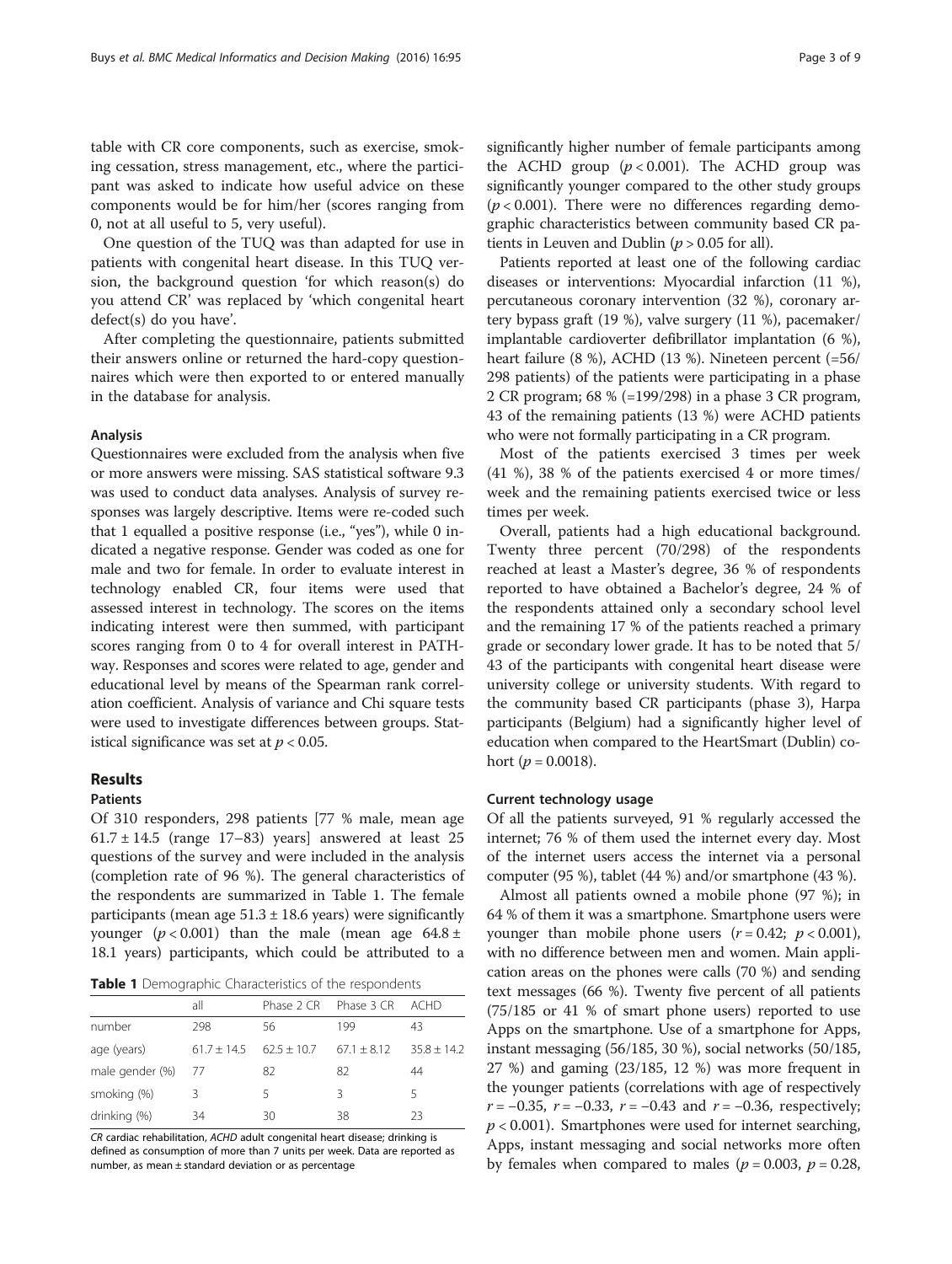$p = 0.09$ ,  $p < 0.001$  and  $p < 0.001$ , respectively). However, when both age and gender were correlated to various smartphone usage utilities, only age remained a significant determinant ( $p < 0.001$ ).

Seventy eight percent of patients (222/283) stated that they had never used a computer based physical activity game, whereas 69 % (202/292) of the patients reported to know what these types of games are or to have seen it before. Younger patients more often reported to have used computer based physical activity games  $(r = -0.32)$ ;  $p < 0.001$ ). In our cohort, the knowledge and use of physical activity games was not different between genders.

Heart rate monitors to measure heart rate during exercise sessions were used by 35 % of all patients, without any difference between phase 2 CR, phase 3 CR and ACHD patients ( $p > 0.05$ ). Over two thirds of patients (68 %) that were not using a heart rate monitor, perceived heart rate monitoring to be important during home exercises. Differences between the study settings were present. Within the phase 3 CR group, the use of a heart rate monitor was significantly ( $p < 0.001$ ) higher in patients participating in Belgium (51 %) compared to Ireland (6 %). On the other hand, significantly more HeartSmart attendees reported heart rate monitoring to be important for home-based exercise when compared to Harpa attendees (66 % and 35 % respectively). The use of a heart rate monitor was not related to educational background. A small though significant relationship with age was present  $(r = -0.15, p = 0.012)$ .

Twelve percent of the patients reported to use some sort of physical activity monitoring (steps, energy expenditure) by means of currently available devices or smartphone Apps on the market. The use of these devices was not related to age or educational level and no differences between groups were found.

## Patients' interests and preferences for technology enabled CR

When asked whether patients would be interested in receiving CR support through the internet, 77 % responded positively. These patients would like to receive this support through e-mails (65 %), websites (39 %) and online video's (36 %). Interest in internet based CR support was higher in patients with a higher educational level  $(r = 0.14;$  $p = 0.014$ ) but was not related to age or gender, and was not different between groups/centres.

Sixty-nine percent of the patients surveyed reported to be interested in receiving CR support via mobile phone. Text messages were most popular (46 %), followed by Apps (30 %). Interest in CR support through a mobile phone increased with decreasing age  $(r = -0.15; p < 0.01)$ and was higher in the younger ACHD group compared to the others ( $p = 0.002$ ). In the ACHD group, apps were more popular than text messages.

Although 86 % of the patients were already enrolled in a supervised training program, 67 and 58 % of the patients reported to be interested in a home rehabilitation exercise program through a computer game or exerclass with a virtual coach, respectively (Figs. 1 and [2](#page-4-0)). The question regarding patient preferences for the interaction with such an online platform revealed that 38 % of the patients prefer an interaction of no more than a few mouse clicks, another 38 % do not mind about using more than a few mouse clicks and 24 % of patients would prefer access to a full menu of interactions to be in control of the game.

Overall interest in online home-based exercise platforms with remote monitoring and feedback, like the future PATHway platform, is shown in Fig. [3.](#page-4-0) Seventy five percent of the respondents reported at least a medium interest in technology enabled CR. Overall interest was similar across groups, decreasing with increasing age  $(r = -0.164; p = 0.005; Fig. 4)$  $(r = -0.164; p = 0.005; Fig. 4)$  and independent from gender and educational background.

Median scores and interquartile ranges of the usefulness of advice on separate CR components are listed in Fig. [5](#page-5-0). Advice on exercise ideas, exercise prompts, information on local exercise opportunities, healthy meal ideas and recipes and practical ideas to manage stress received the highest ratings for inclusion in a technology based CR platform. Ratings were not related to age, gender and educational background, with the exception of support with medication adherence where participants with a lower educational background were more likely to indicate medication adherence support as very important.

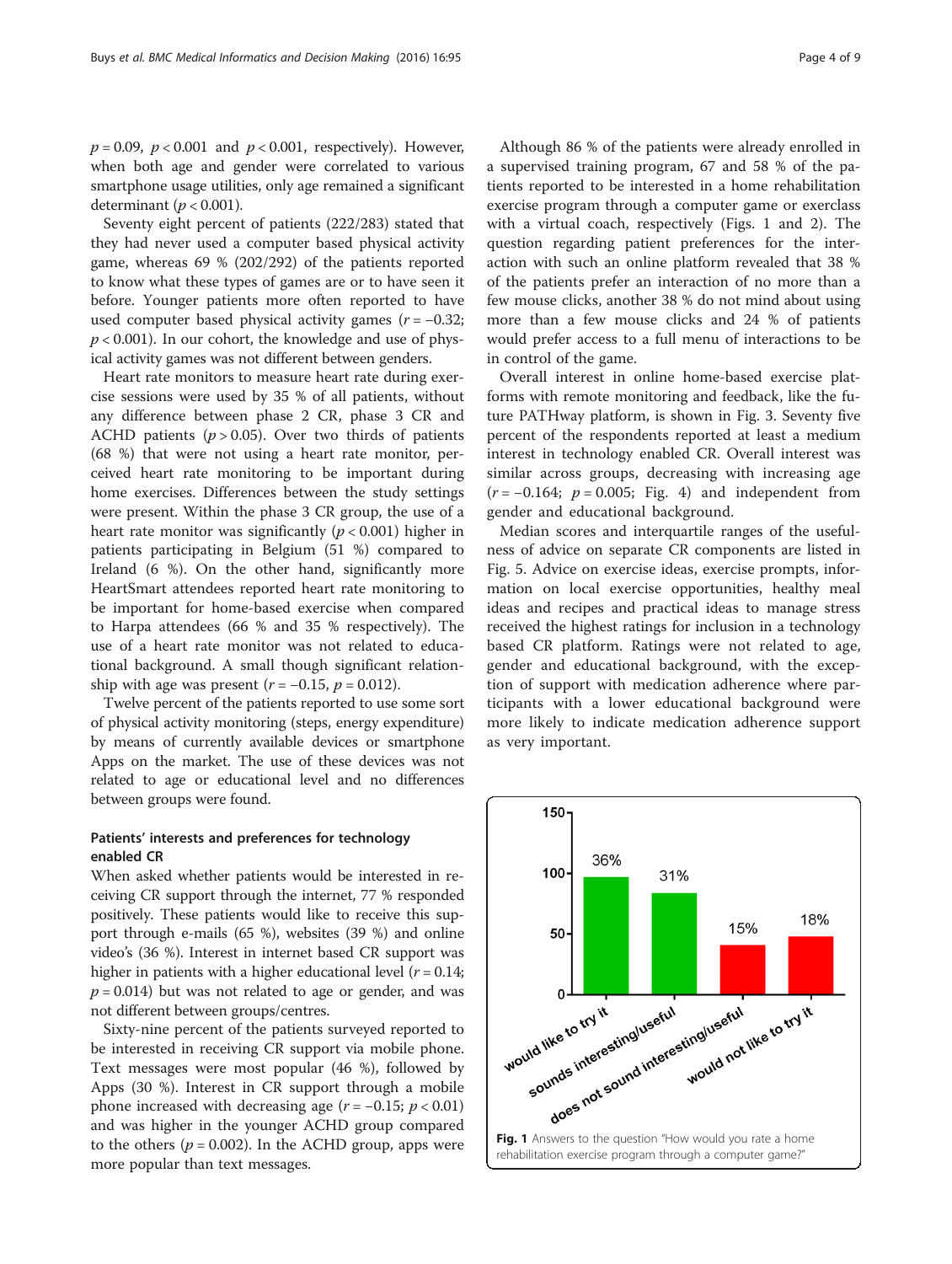<span id="page-4-0"></span>Buys et al. BMC Medical Informatics and Decision Making (2016) 16:95 **Page 1 and 2018** Page 5 of 9



## **Discussion**

This study documents current technology use of cardiac patients and their interest in technology enabled CR. This research is needed given the increasing use of rapidly evolving technology in health care. Therefore, for the successful development of home-based CR solutions it is important to capture patterns of technology use and patient interests. The main survey results show that patients with cardiac disease, young and old, are regularly using the internet and mobile phones, although the use of active video games is less established. Moreover, cardiac patients show a clear interest in receiving CR support through the internet, and to a lesser extent through their mobile phone. A second finding from our research



was that the majority of patients show interest in technology-enabled CR and that this interest was higher in the younger patients indicating great potential for future CVD patients.

### Technology use

The internet use observed here is high. Only Peels et al. [[12\]](#page-7-0) reported in 2010 similar numbers in a healthy Dutch cohort with ages between 55 and 65 years, however, in their age group of over 65 years, this percentage decreased to 68 %. Other studies, performed in the same time period, have shown that, 67 and 77 % of men and women aged 50–64 years were using the internet in the United States of America, and also 43 % of Slovenians older than 65 years [[13](#page-7-0)–[15\]](#page-7-0). Age is considered a major determining factor when it comes to technology use. However, our as well as other results show that the internet can be a useful tool to support cardiac patients of all ages and that age currently is certainly not to be seen as an immovable barrier for web-based interventions [[12](#page-7-0), [16\]](#page-7-0).

Concerning mobile phone use, with 97 % mobile phone and 64 % smartphone ownership, our study is in line with the findings from Dale et al. [\[11\]](#page-7-0) who also studied CR patients. Similarly, in the older population in general, mobile phones and smartphones are used by the vast majority of men and women [\[13](#page-7-0), [14, 17](#page-7-0)]. Despite the widespread use of smartphones in our population, current interest in a smartphone App for CR support was lower compared to interest in internet based CR support. However, interest was significantly higher in the younger population compared to the older population which keeps the opportunities for future SMS and App use open. Our findings are in line with Pouchieu et al. [[18\]](#page-7-0) who investigated a French, mostly female (76 %) population with a mean age of 51.2 years, demonstrating low interest in Apps, but also observed that younger persons showing higher interest. Further qualitative research is necessary to complement our findings and guide a CR intervention with regards to choices on mobile phone and/or internet use.

The low rates (22 %) of game-experience seen in our study population are comparable to the results of Scanlon et al. [[17](#page-7-0)], who reported that only 3 % of their investigated cohort used a game console. This option for delivering CR is thus certainly subject for further research.

Heart rate monitors were used by one third of the studied cardiac population, despite the fact that almost all of them exercise in a supervised setting. Moreover, 68 % of the patients that did not use a heart rate monitor reported that they find heart rate monitoring important for home based exercise. This might mean that patients who exercise at home will be more likely to use a heart rate monitor. Since many years, heart rate zones based on maximal symptom limited exercise testing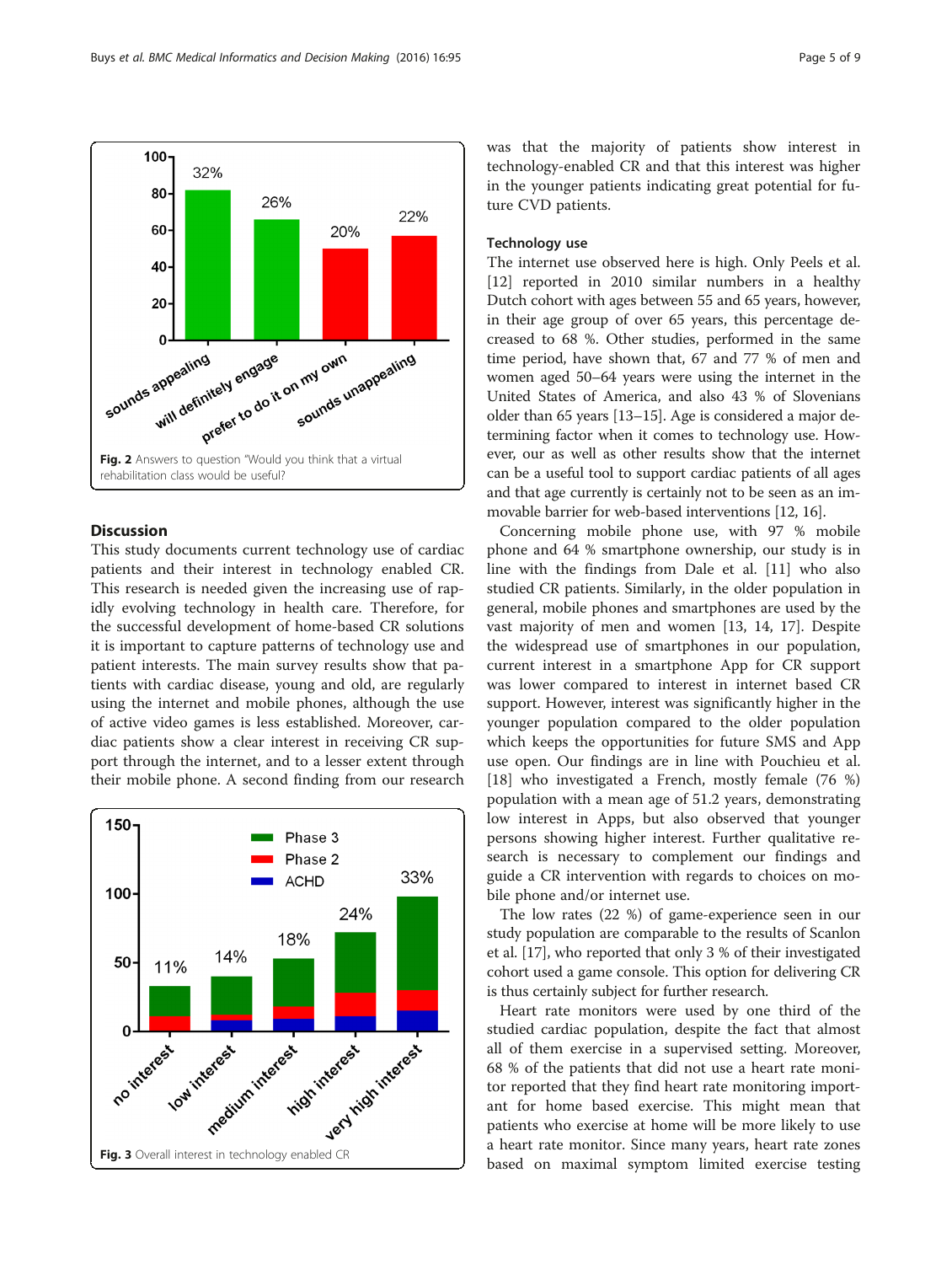<span id="page-5-0"></span>

constitute the golden standard for defining the exercise training intensity for patients with heart disease [[19](#page-7-0)–[25](#page-8-0)]. Therefore, it can be assumed that the respondents on this TUQ are aware of how to use heart rate zones when exercising on their own, however evaluation of heart rate monitor use amongst patients not engaged in supervised CR is necessary to complement our findings. Given the reported interest in heart rate monitoring during home exercise, the importance of heart rate based training, along with the large availability of heart rate monitors on the market, this is a feature a technology enabled CR platform should implement.

Physical activity monitoring is a very modern lifestyle trend and new Apps and devices are continuously being introduced. Nevertheless this type of monitoring is only scarcely adopted by the patients in our study. So far, no randomized controlled study was able to establish the effectiveness of physical activity monitoring for increasing physical fitness and decreasing mortality of patients with cardiac disease. Moreover, many questions with regard to validity and reliability of these devices remain. In that light, physical activity monitors do not seem useful for monitoring of CR but rather have their potential for increasing the motivation to live a healthy and active life.

## Relation between technology use and age, gender and educational level

The main reasons for the somewhat lower use of technology in older patients to date has been suggested to be related to cost, privacy concerns and the fear that technology may be impractical to use and too noticeable within their homes [\[26, 27](#page-8-0)]. Generally, other cited factors influencing the acceptance of technology in older adults are 'ease of use', 'usefulness' and 'self-efficacy' [[14](#page-7-0), [16](#page-7-0), [28\]](#page-8-0). Our findings confirm this in part, given that 38 % of the patients prefer an interaction of no more than a few mouse clicks. Nevertheless, a quarter of the current cohort reported to prefer a full menu of possibilities enabling them to be in control of the game or program. This suggests a simple interaction method may be preferable, but with the possibility to apply advanced settings if the patient is interested. However, this wide distribution of preferences

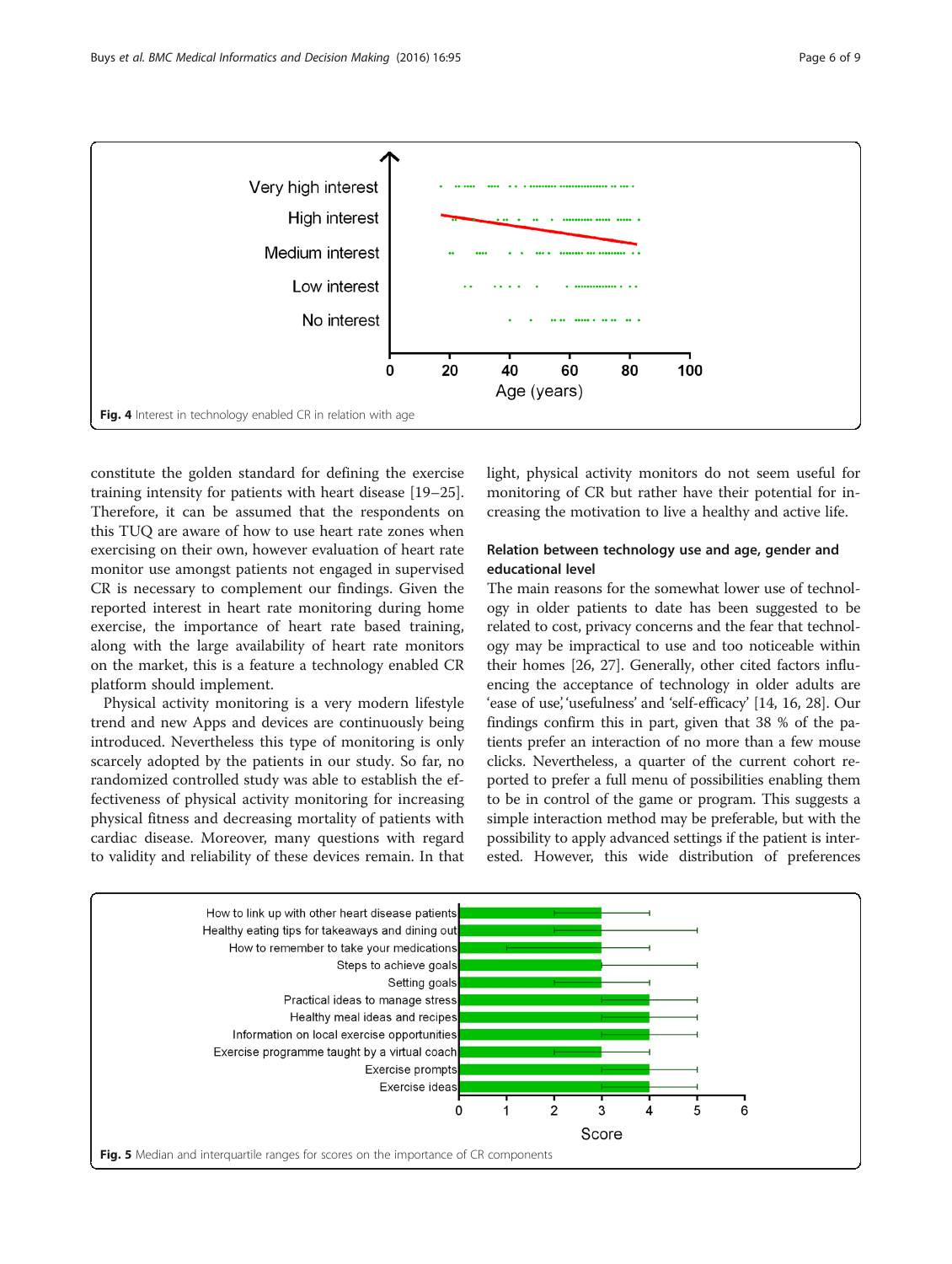warrants further investigation and testing by end-users during development stages in order to tailor a technologybased CR intervention to the needs of todays' patients.

In line with previous research [\[28, 29\]](#page-8-0), we observed no gender difference with regard to internet use, smartphone ownership, gaming or interest in internet delivered support for CR [\[28](#page-8-0), [30\]](#page-8-0). However, literature shows that men and women might be using current available technology differently. Men tend to use the internet in a broader way, including more frequent playing of games [[30, 31\]](#page-8-0). In a study conducted in young and adolescent people, boys reported higher levels of enjoyment when playing competitive exergames, while girls were more likely to enjoy games with a high cooperation level [\[32](#page-8-0)]. Pouchieu et al. [\[18\]](#page-7-0) reported that women seem to have lower computer skills in comparison with men. However, women reported a more frequent use of the worldwide web to search for health information [[33\]](#page-8-0). It seems that in order to reach the entire target population of CVD patients, a future technology enabled CR program should consist of a variety of technology solutions to reach both men and women.

Blazun et al. [[15\]](#page-7-0) noticed a difference in mobile phone use with regard to educational level, with higher level of education leading to more utilization [[15](#page-7-0)] and more frequent use of different functions on mobile phones [\[30](#page-8-0)]. In this regard, the relatively high technology use of our cohort in comparison to what is reported for similar age groups might be partly attributable to a higher educational background. The cohort we studied here reported a high educational background, which is however representative to the Belgian population of similar age-range (17–83 years) [\[34](#page-8-0)]. Our high engagement with technology might therefore also partly be driven by high levels of education in Belgium. This is confirmed by a recent review of health care technology usage where 68 % of studies concluded that higher education resulted in greater acceptance of technology use [[28](#page-8-0)]. Also Kontos et al. [[33\]](#page-8-0) mention socio-economic status (education, income or both), age and gender as the most significant influencing factors with regard to eHealth usage.

## Overall interest in technology enabled CR

CR is a multidisciplinary program with exercise training as the core component, which is complemented with education and support regarding a healthy diet, stress management and cardiovascular disease management. In this study, the participants were asked which CR components they rate as most important to be included in a technology enabled CR platform. The results point towards most interest in exercise related support, namely exercise ideas, exercise prompts and local exercise opportunities. Furthermore, participants also reported that support about healthy meal ideas and practical ideas to manage stress were very important.

With 75 % of the participants reporting at least a medium interest in technology enabled CR, we can conclude that there is a strong rationale for the development of technology enabled CR programs; especially since this number will probably grow over the years. The young technology users of today constitute the basis of tomorrow's CVD population leading to a technology 'native' target group of older adults, who will be highly engaged with technology. Also worth noting is that two third of the patients with ACHD report to be interested in technology based CR. This group currently is not systematically offered CR, but it is known that they have many questions with regard to exercise and sports participation [\[35\]](#page-8-0). The reported interest for technology enabled CR was not related to any of the investigated sociodemographic characteristics, nor to current technology literacy or to type of heart problem.

The current study can further inform the development of a technological approach to CR. A home based technology enabled CR program should be designed such that it is attractive to patients of all ages and backgrounds and as much as possible to all levels of technological literacy. When designing the interface and content of the PATHway platform, the aim should be a system that is 'easy to use', 'useful' and 'adapted to the physiological characteristics of the patient'. Apart from the exercise core component in the CR system, attention should be given towards other components, including practical support with healthy meals and stress management. However, our findings should be complemented with further, more in-depth investigation of technology literacy, needs and wants of CVD patients with regards to a technology enabled home-based CR platform.

#### Limitations

Our study has some limitations. First, our recruitment strategy did not enable us to define how many potential patients were approached for the study and as a consequence, the response rate could not be calculated. Second, it might not be appropriate to generalize the results of this two-centre study because convenience sampling was used for gathering the data and sampling bias might exist. Third, we reported on a highly active group of cardiac patients and observed a high educational level which might have favoured our participants to more interest in home-based CR and better engagement with technology. Fourth, the questionnaire design we used for this study was intended to reach a broad audience in a feasible way, however this design is less suitable for obtaining more in-depth information with regard to the needs and expectations of the target group. Our results should therefore be complemented with information based on qualitative research.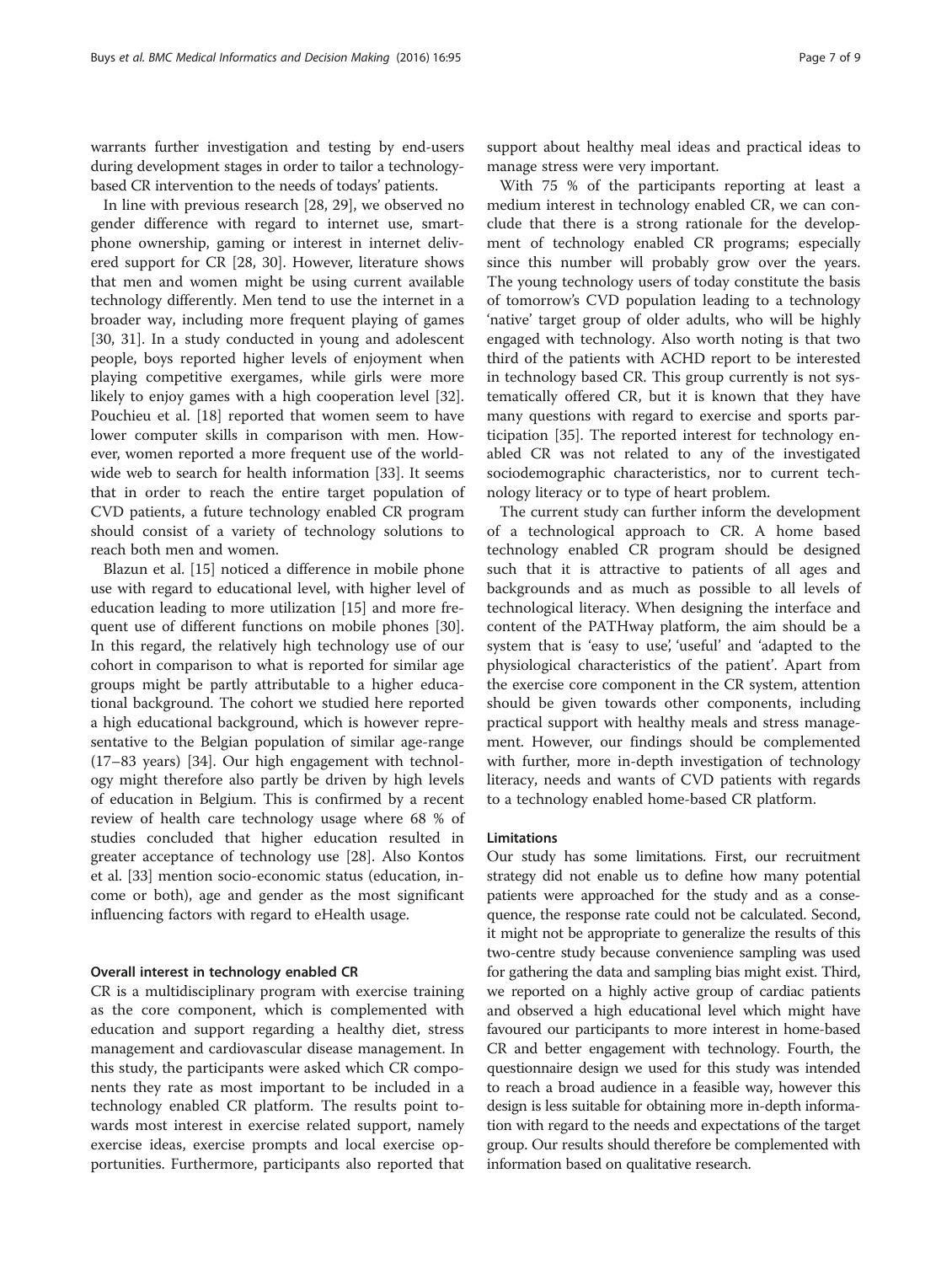## <span id="page-7-0"></span>Conclusions

This study documents a high usage rate of technology and high level of interest in technology enabled homebased CR which can guide the design of technologybased, virtual CR interventions. While questions remain (e.g. how effective are technology driven exercise training programs? How may/should prompts be utilized? What type of information do patients prefer?), the use of CR programs involving e-health technology seem promising for both men and women with different educational backgrounds. In addition, the likelihood of uptake may be even higher in the future due to the higher use of technology in our younger cardiac patients".

## Additional files

[Additional file 1:](dx.doi.org/10.1186/s12911-016-0329-9) Technology user questionnaire. (PDF 144 kb)

#### Abbreviations

ACHD, adult congenital heart disease; CR, cardiac rehabilitation; CVD, cardiovascular disease; TUQ, technology usage questionnaire

#### Acknowledgements

We are very grateful for the help of Dirk Schepers, Frederik Florequin, Herwig Van Opstal, Brona Furlong, Kevin O' Connor, Piotr Przybylski, Grainne Mccarthy and James Mclaughlin with the distribution and collection of questionnaires. Furthermore, thanks goes to Young Hearts Belgium, Harpa Leuven vzw and MedEx HeartSmart for endorsing our TUQ study among their members.

#### Funding

This project has received funding from the European Union's Horizon 2020 Framework Programme for Research and Innovation Action under Grant Agreement no. 643491. PATHway: Technology enabled behavioural change as a pathway towards better self-management of CVD [\(www.pathway2health.eu/](http://www.pathway2health.eu/)). VAC is supported as a postdoctoral research fellow by Research Foundation Flanders (FWO). RB and VAC are both supported by a research grant from Research Foundation Flanders (FWO). RB received a research grant from the Belgian Fund for Cardiac Surgery.

#### Availability of data and materials

The data supporting the findings of this report are available on Lirias ([https://lirias.kuleuven.be/handle/123456789/544446\)](https://lirias.kuleuven.be/handle/123456789/544446).

#### Authors' contributions

RB designed the study protocol, participated in drafting and testing of the English and Dutch versions of the technology usage questionnaire, she organized the data collection in Leuven, performed the analyses and drafted in large part the first version of the manuscript. JC participated in the data collection and the drafting of the manuscript. DW participated in drafting and testing of the English version of the technology usage questionnaire, she organized the data collection in Dublin and provided feedback on the manuscript. NC assisted in the data collection in Leuven and provided feedback on the manuscript. KM and WB provided critical feedback on the manuscript. CW participated in drafting and testing of the English version of the technology usage questionnaire and provided feedback on the manuscript. VAC designed the study protocol, participated in drafting and testing of the English and Dutch versions of the technology usage questionnaire, she double checked the analyses and revised and commented on the manuscript. All authors have read and approved the final version of the manuscript.

#### Competing interests

The authors declare that they have no competing interests.

#### Consent for publication

Not applicable.

#### Ethics approval and consent to participate

The protocol for the study received ethical approval from the Biomedical Ethical Committee of the University and University Hospitals of Leuven and from the Dublin City University Research Ethics Committee. All patients gave informed consent.

#### Author details

<sup>1</sup>Department of Rehabilitation Sciences, University of Leuven, Herestraat 49, 3000 Leuven, Belgium. <sup>2</sup>Department of Cardiovascular Sciences, University of Leuven, Herestraat 49, 3000 Leuven, Belgium. <sup>3</sup>School of Health and Human Performance, Dublin City University, Dublin 9, Ireland. <sup>4</sup>Insight Centre for Data Analytics, Dublin City University, Dublin 9, Ireland. <sup>5</sup>Internal Medicine, Division of Cardiology, University Hospital Leuven, Herestraat 49, 3000 Leuven, Belgium.

## Received: 4 February 2016 Accepted: 3 July 2016 Published online: 19 July 2016

#### References

- WHO. Fact sheet n°317, 2013.
- 2. Nichols M, Townsed N. European cardiovascular disease statistics 2012. 2012.
- 3. childeren Doha. Changing cardiovascular health, national cardiovascular health policy 2010–2019. Dublin: Governement Publications; 2010.
- 4. Taylor R, Kirby B. The evidence base for the cost effectiveness of cardiac rehabilitation. Heart. 1997;78(1):5–6.
- 5. Bjarnason-Wehrens B, McGee H, Zwisler AD, Piepoli MF, Benzer W, Schmid JP, et al. Cardiac rehabilitation in Europe: results from the European cardiac rehabilitation inventory survey. Eur J Cardiovasc Prev Rehabil. 2010;17(4):410–8.
- 6. Foundation IAoCRatIH. National survey of cardiac rehabilitation services 2013, infographic. 2013.
- 7. Martin AM, Woods CB. What sustains long-term adherence to structured physical activity after a cardiac event? J Aging Phys Act. 2012;20(2):135–47.
- 8. Clark RA, Conway A, Poulsen V, Keech W, Tirimacco R, Tideman P. Alternative models of cardiac rehabilitation: a systematic review. Eur J Prev Cardiol. 2015;22(1):35–74.
- Saner H. e-cardiology and e-health: from industry-driven technical progress to clinical application. Eur J Prev Cardiol. 2014;21(2 Suppl):2–3.
- 10. Frederix I, Vanhees L, Dendale P, Goetschalckx K. A review of telerehabilitation for cardiac patients. J Telemed Telecare. 2015;21(1):45–53.
- 11. Dale LP, Whittaker R, Eyles H, Mhurchu CN, Ball K, Smith N, et al. Cardiovascular disease self-management: pilot testing of an mHealth healthy eating program. J Pers Med. 2014;4(1):88–101.
- 12. Peels DA, de Vries H, Bolman C, Golsteijn RHJ, van Stralen MM, Mudde AN, et al. Differences in the use and appreciation of a web-based or printed computer-tailored physical activity intervention for people aged over 50 years. Health Educ Res. 2013;28(4):715–31.
- 13. Olson K. Diffusion of technology: frequency of use for younger and older adults. Ageing Int 2011. 2011;36(1):123–45.
- 14. Young R, Willis E, Cameron G, Geana M. "Willing but unwilling": attitudinal barriers to adoption of home-based health information technology among older adults. Health Informatics J. 2013;20(2):127–35.
- 15. Blazun H. Elderly people's interaction with advanced technology. Stud Health Technol Inform. 2014;201:1–10.
- 16. Porter CE, Donthu N. Using the technology acceptance model to explain how attitudes determine Internet usage: The role of perceived access barriers and demographics. J Bus Res. 2006;59(9):999–1007.
- 17. Scanlon L. Technology use and frequency and self-rated skills: a survey of community-dwelling older adults. J Am Geriatr Soc. 2015;63(7):1483–4.
- 18. Pouchieu C. How computer literacy and socioeconomic status affect attitutes toward a Web-based cohort: results from the NutriNet-santé study. J Med Internet Res. 2015;17(2):e34.
- 19. Pelliccia A, Fagard R, Bjornstad HH, Anastassakis A, Arbustini E, Assanelli D, et al. Recommendations for competitive sports participation in athletes with cardiovascular disease: a consensus document from the study group of sports cardiology of the working group of cardiac rehabilitation and exercise physiology and the working group of myocardial and pericardial